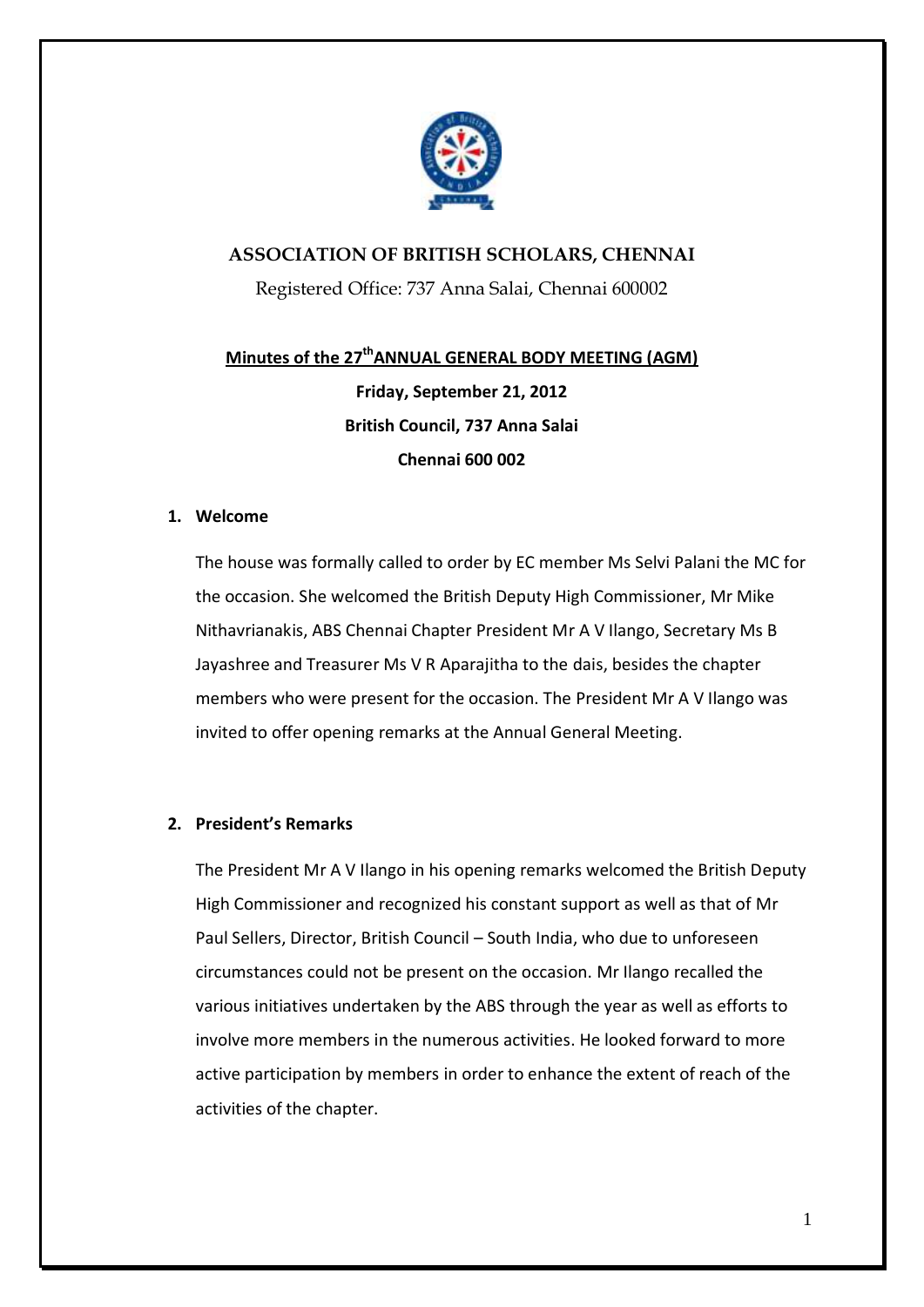### **3. Secretary's Annual Report**

Presenting the Annual report, Ms B Jayashree, Secretary – took the house through the varied events that had been organized as well as some efforts to engage members more actively online, through committees and through updating the ABS database. The report was considered adopted by the house.

# 4. **Statement of Audited Accounts**

Presenting the statement of audited accounts, the Treasurer, Ms Aparajitha V R detailed the various investments, the account balance and the expenditure incurred through the previous year. The statement was considered adopted by the house.

### **5. Remarks by Patron**

British Deputy High Commissioner, Mr Mike Nithavrianakis, who expressed his pleasure at being present on the occasion, lauded the work done by the ABS Chennai chapter and the variety of events organized and said that it was one of the most active ABS Chapters in the country. He offered the continued support as patron to the chapter and his best wishes to continue the good work.

### **6. Open House**

Mr Dhanasekaran, representing the British Council, updated the members about the various initiatives undertaken by the BC in order to link up with alumni as well as to engage the various alumni associations. Similar to the event in Hyderabad held in 2011, another event to link alumni together was being planned. He also suggested that the ABS website be linked up to the BC website for greater visibility and online partnership.

#### **7. Lucky Dip**

As there were no other observations or remarks from the members, a lucky dip was conducted for the members present and some ABS memorabilia was given away to the lucky ones.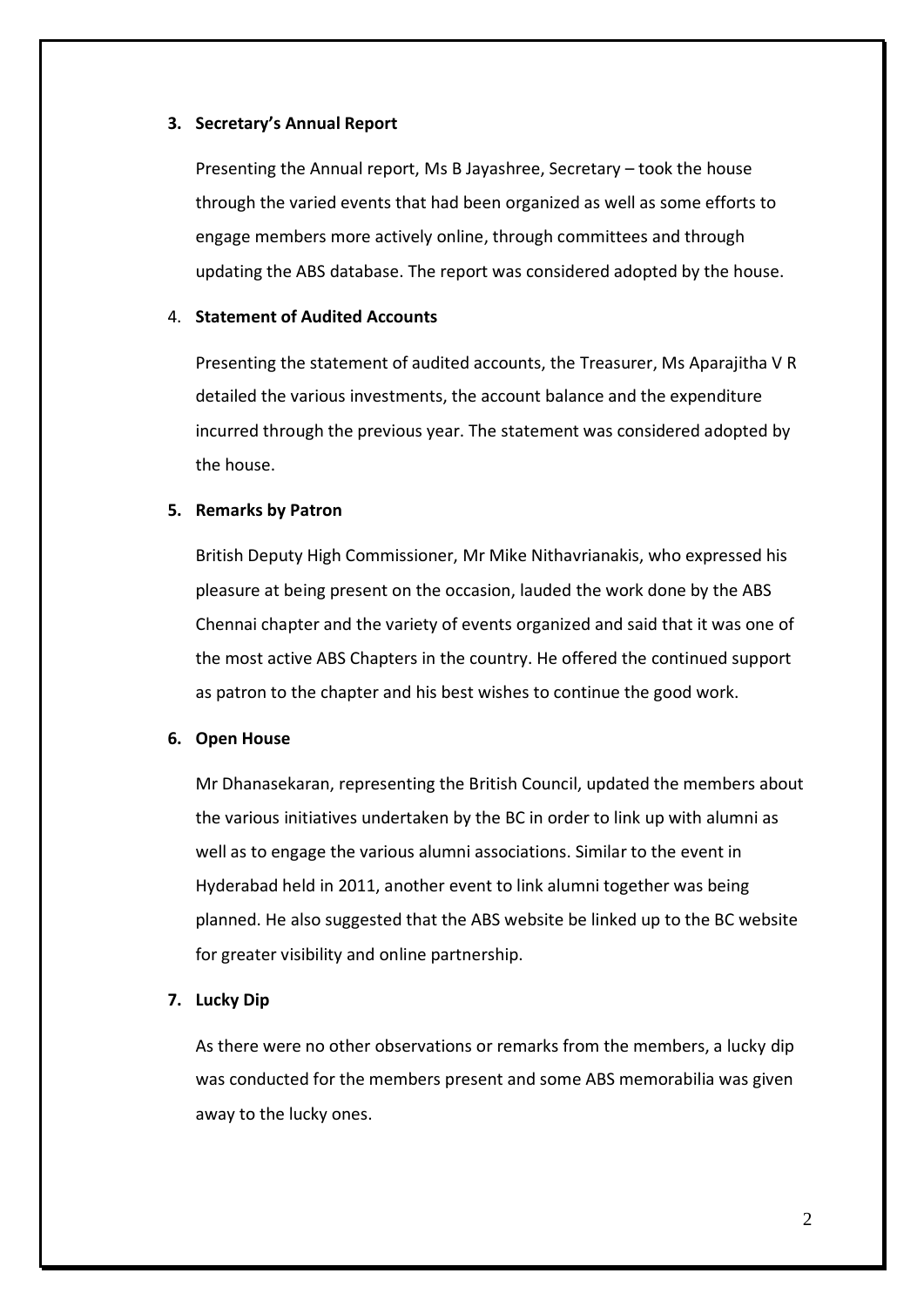# **8. Vote of Thanks**

Proposing the vote of thanks, Vice President, Dr Paul Chellakumar expressed his gratitude to the patrons, members as well as the British Council for the support provided towards the functioning of the ABS Chennai chapter.

9. Members then adjourned for the cocktails and dinner on the occasion.

# **APPENDIX I**

# **EXECUTIVE COMMITTEE: 2012 – 2014**

- 1. Mr A V Ilango President
- 2. Dr Paul Chellakumar Vice-President
- 3. Ms B Jayashree Secretary
- 4. Mr Manohar Samuel Joint Secretary
- 5. Ms Aparajitha V R Treasurer
- 6. Mr Bernard Sami Member
- 7. Mr Vikas Chawla Member
- 8. Ms Premalatha Seshadri Member
- 9. Mr D Arivuoli Member
- 10. Dr Sankar Member
- 11. Ms Selvi Palani- Member
- 12. Mr A J Solomon British Council Representative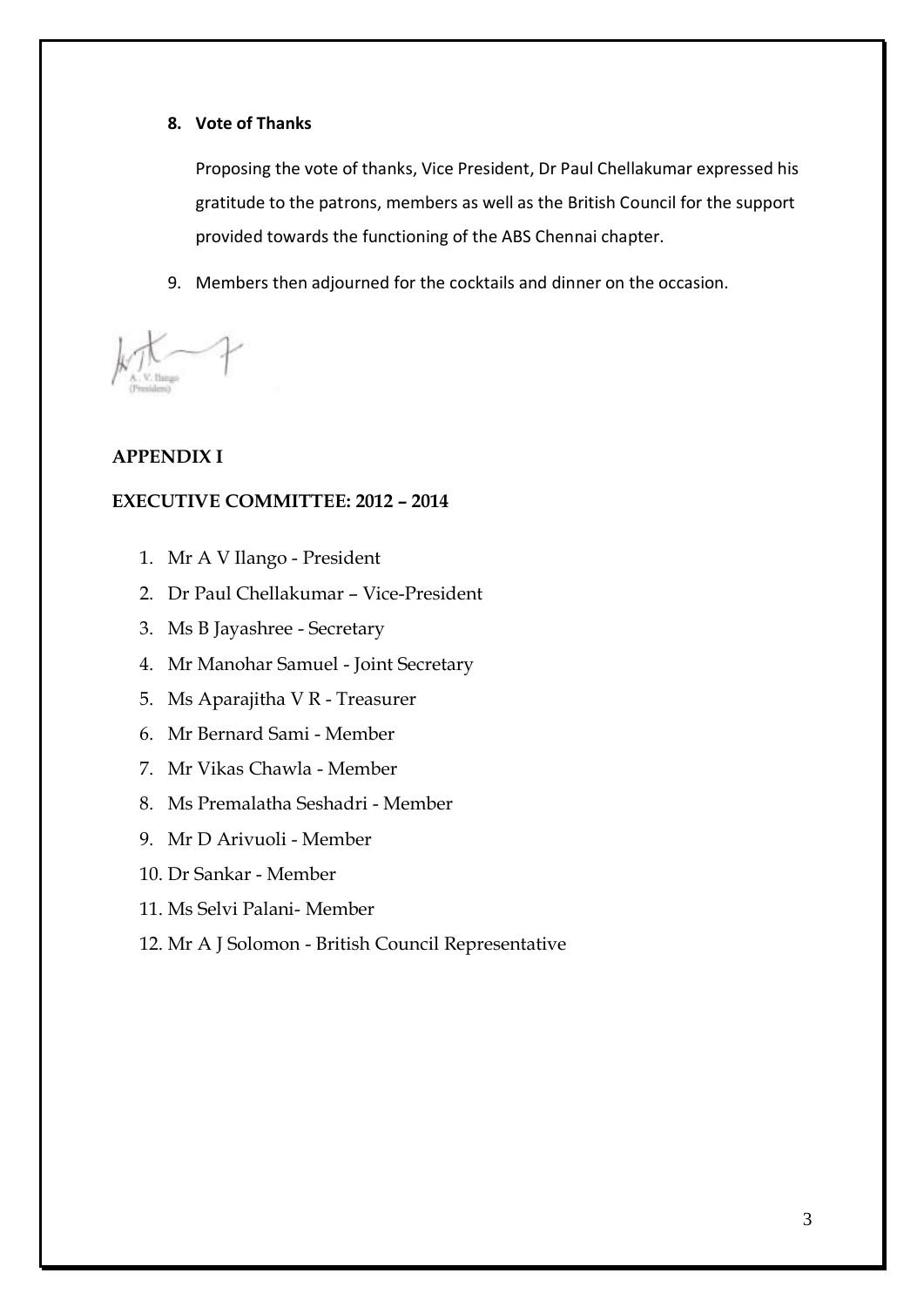# **APPENDIX II:**

**Secretary's Report**



# **ASSOCIATION OF BRITISH SCHOLARS, CHENNAI**

Registered Office: 737 Anna Salai, Chennai 600002

# **ANNUAL REPORT 2011 – 2012 27th Annual General Body Meeting – Friday, September 21, 2012 British Council, Anna Salai, Chennai 600 002**

Good Evening! On behalf of the Executive Committee, I extend a warm welcome to all of you at the 27thAnnual General Body Meeting of the Association of British Scholars, Chennai. It gives me pleasure to present the Secretary's Report for 2011-12.

Over the past year, the Executive Committee conducted on a sustained basis, a variety of events of interest to our members and the community. These helped reinforce our Chapter"s presence in the public space of Chennai.

# **EVENTS AND ACTIVITIES: 2011 – 2012**

# **October 2011:**

We started the year cautiously and with a pinch of salt – quite literally – with an event titled "Pinch of Salt" – an audio-visual presentation in partnership with the Aseema Trust. It was a topical, visual and cultural treat on Gandhiji, and the Historic Dandi March. The event assumed greater significance with the presence of Mr V Kalyanam, former personal secretary of Gandhiji, who gave the perspective and filled in minute details of this historic event.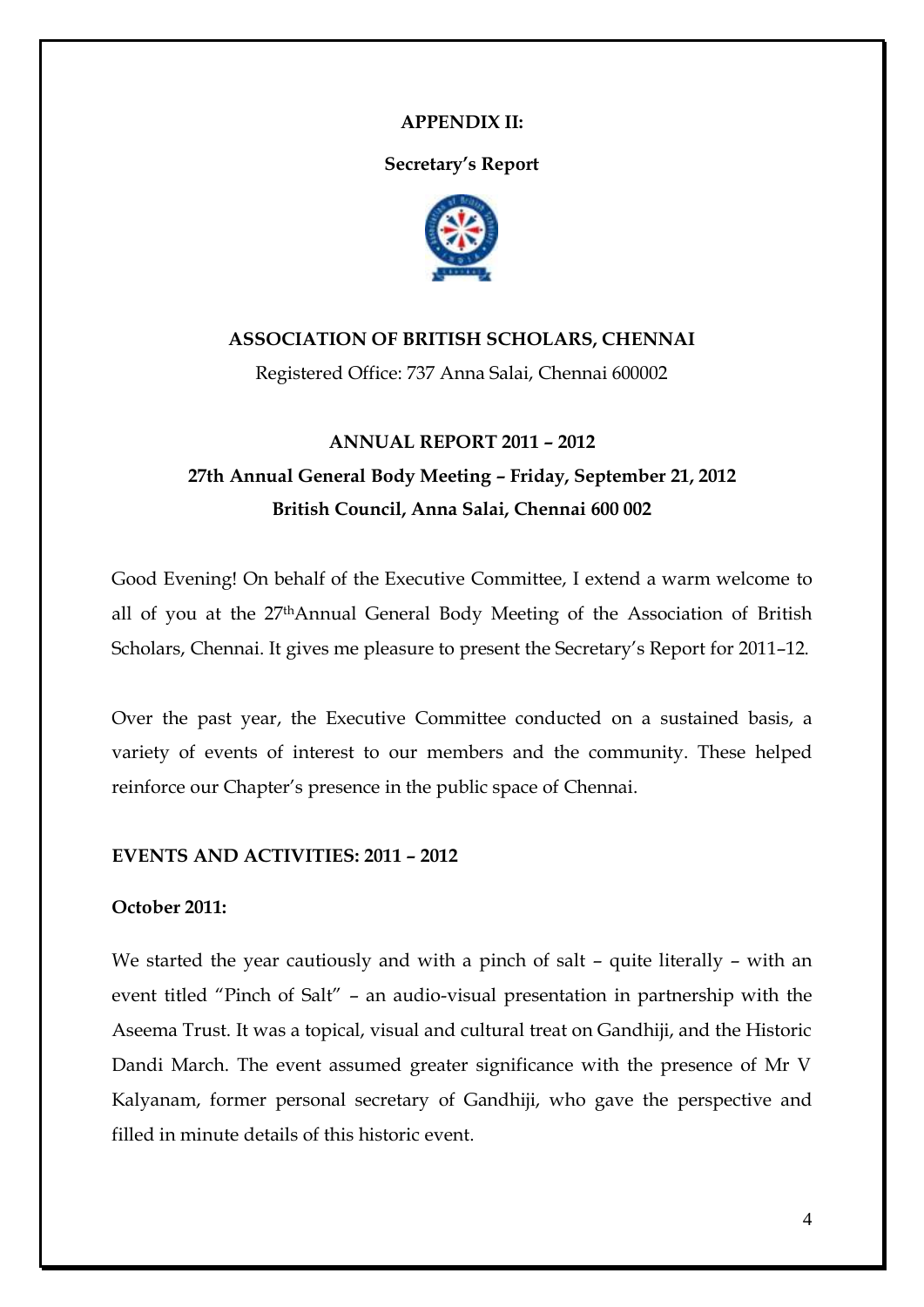# **February 2012:**

Our Chapter offered support and partnership through the expertise of its members to the "Beyond the Frames Exhibition" – a BC initiative that toured Chennai in February 2012. This support reinforced the role that the ABS plays in support of cultural activities in the context of Indo-UK relations.

ABS members were part of the Cultural Round Table at the British Council as part of the bilateral initiative: "Reimagine: India UK Cultural Relations in the 21st Century" – an evidence-based initiative. The discussions were useful to shape and understand the way the cultural relations need to be moved forward and the role of associations like ABS in this evolving frame.

As suggested and approved at the AGM of 2011, sub-committees on specific areas were formed in order to give members an opportunity to participate more actively in areas of their interest. The proposed groups were around the areas of Education, Trade and Finance, Art and Culture, Human Rights and Health. Two of these subcommittees initiated activity. The Education Committee held a meeting and conveyed some ideas to the EC.

# **March 2012:**

The Human Rights & Gender committee held a very interesting seminar in which renowned experts participated. A range of Contemporary Concerns including the Right to Health, Stateless Persons, Child Survival, Protection and Development as well as Narcotics and Youth were discussed. The event was topical in theme and intense in participation in content, resulting in requests for other similar events to be organized by ABS. In fact each of the above themes deserves to be discussed at full day sessions.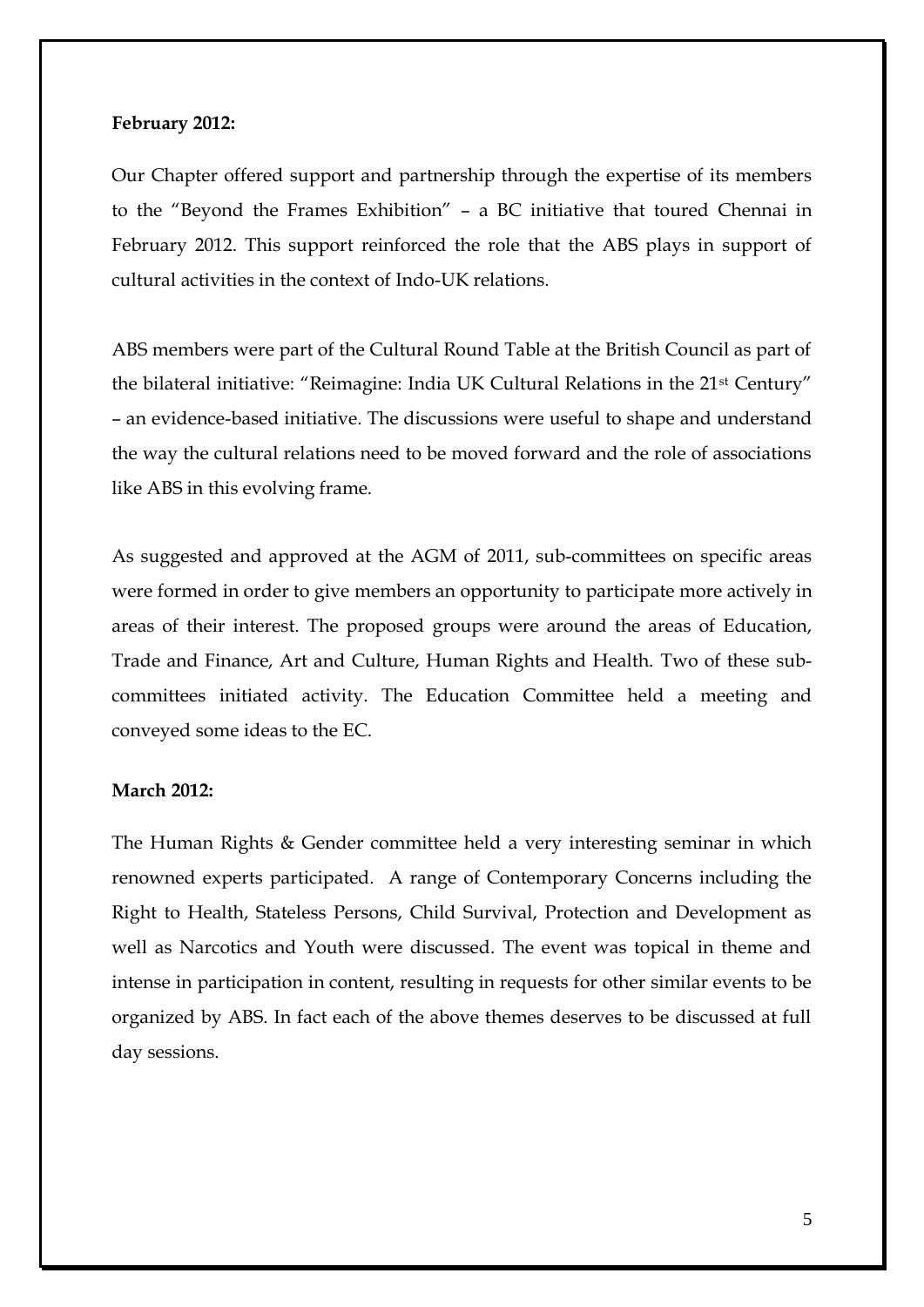# **April 2012:**

The Chapter"s flagship Project, namely the publication *"Madras"- A 400-year record of the first city of Modern India"* came alive with the release of Volume II by our Patron Mr Mike Nithavrianakis. The book was introduced by Mr S Muthiah – Editor of the Trilogy.

Ms.Lakshmi Thyagarajan – recipient of the Chapter"s Travel Grant hosted an event on "Craft in Contemporary Culture" She presented knowledge gathered during her visit to UK, especially with regard to educational programs for children and adults.

### **June 2012:**

Mr Jacob Jebaraj recipient of the Artist"s Travel Grant held a demonstration cum lecture on Advanced Printmaking at which he explained the new techniques and knowledge acquired through his visit to UK.

### **July 2012:**

2012 is the year that was talked about globally as the year of the London Olympics. In a bit of a coup and a curtain raiser Mr Pradipta Mohapatra very kindly exhibited his personal collection of memorabilia of Olympic artefacts. The event was presided over by the British Deputy High Commissioner Mr Mike Nithavrianakis and had wide coverage by the media.

Following this, renowned Educationist Dr Anandalakshmy gave an illuminating talk on a subject of universal interest, "Innovation in School Education". The event was well attended and also received wide media coverage.

# **August 2012:**

Madras Toons - An exhibition of cartoons depicting Madras through a cartoonist's eye was held as part of the Madras Week celebrations. This interesting event was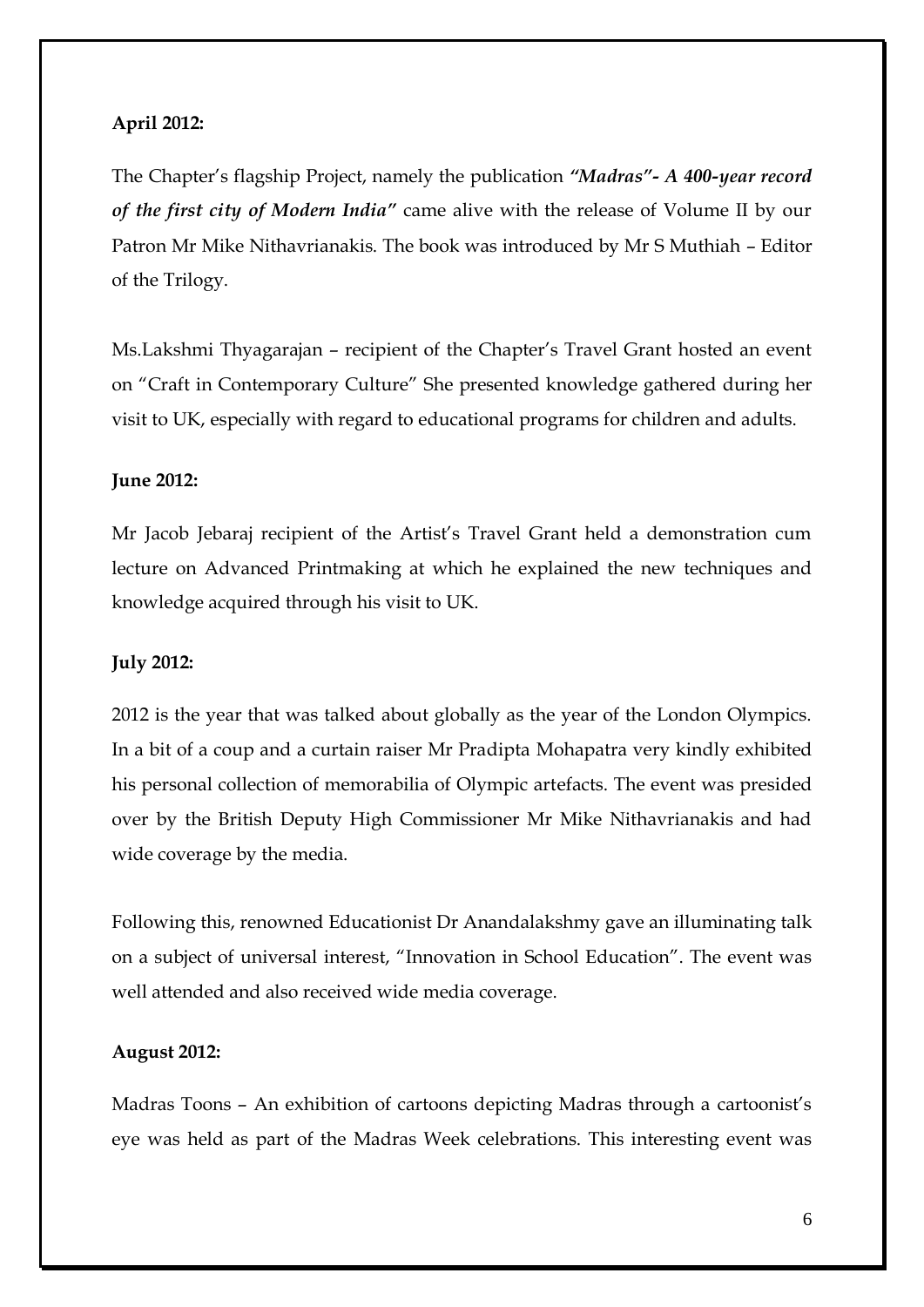curated by Indran, an ABS member and recipient of the Sahitya Akademi award and received wide media coverage.

# **September 2012:**

Representatives from ABS Chennai participated in the Student Farewell hosted jointly by the Mr Mike Nithavrianakis, British Deputy High Commissioner for Southern India and Mr Paul Sellers, Director British Council for South India. Prospective scholars, who attended this event, used this opportunity to clarify their doubts and anxieties through informal discussions with ABS members and also got acquainted with the activities of ABS Chennai.

On this occasion, the British Deputy High Commissioner also formally handed over the 2012 Pemanda Monappa Scholarship Award in Cambridge University to the recipient, Ms Susmitha Gunda from Hyderabad. This scholarship has been established by Mr P M Belliappa former President ABS Chennai, in the name of his late father, a distinguished officer of the Indian Police Service.

#### **Online presence:**

The ABS Chennai website has been updated and the Facebook page of the ABS Chennai chapter is also active. We have received the following website statistics for [www.abschennai.org](http://www.abschennai.org/) from EC Member Vikas Chawla who manages the chapter's online presence:

- From Apr 2011 to Mar 2012, 340 visitors visited the website cumulatively 412 times and spent an average 5 minutes on it
- From Apr 2012 till date, 228 visitors visited the website cumulatively 257 times and spent an average 9 minutes on it, indicating an increase in number of visits and time spent
- On Facebook, since launch in Jan 2011, there were 50 "fans" and by end of Mar 2012 we have 63 "fans".
- All event invitations, pictures and press coverage have been put on the website and on Facebook for easy access to all members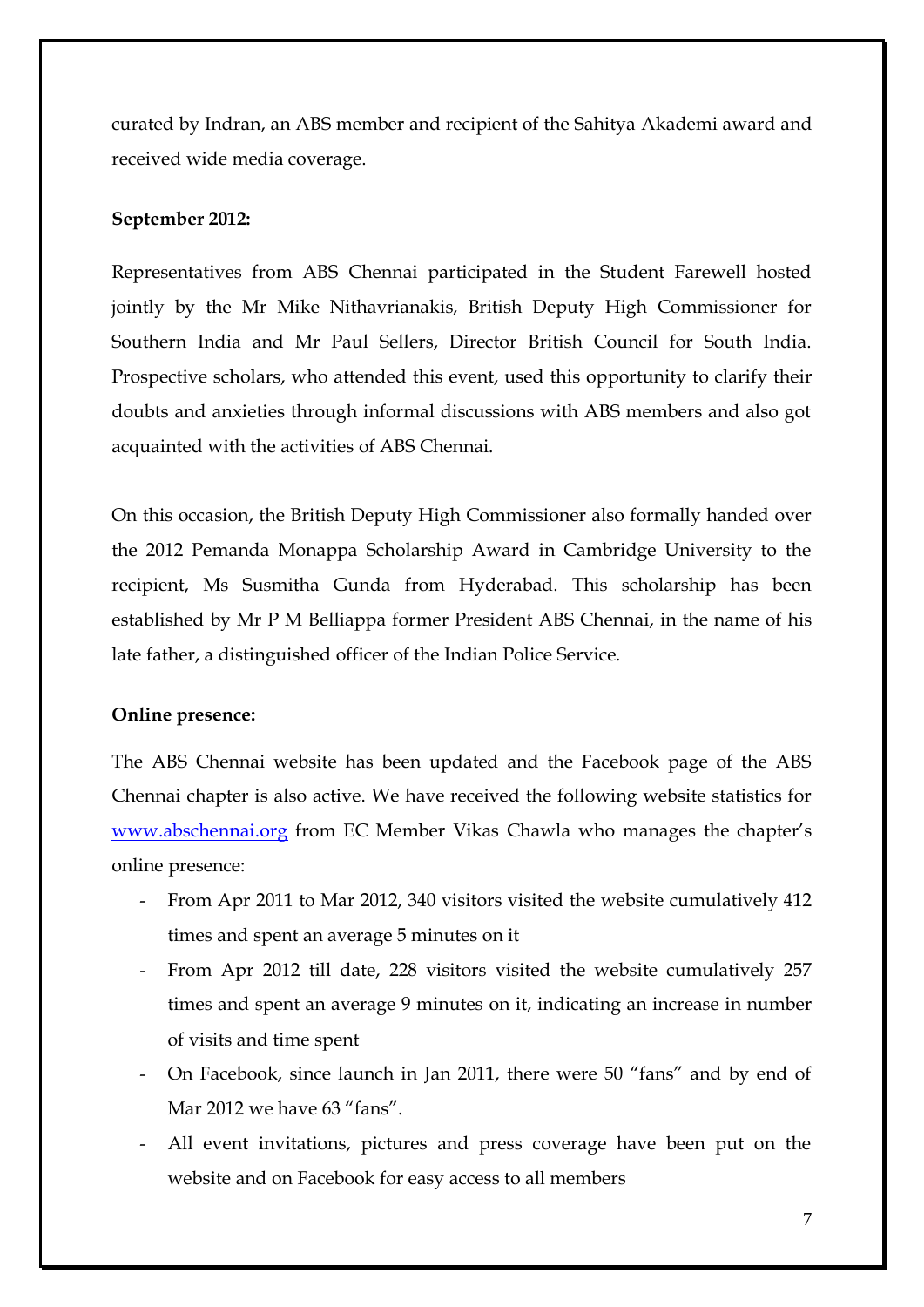Since the last AGM, five Executive Committee Meetings were held. Several members have offered support through their participation in various events and over email. However, the problem over bounced and changed email ID's of members was addressed this year. "Wherever you go, ABS will follow"! Through this process, the new communication information of around 20 members was tracked. When members got over their surprise, they also expressed their appreciation for our efforts. It is perhaps due to this, that we have such a large number of attendees for the AGM this year and thank members for their response. Few new members were inducted during the period under review.

# **THANK YOU!**

As we complete this year, I thank, on behalf of the Executive Committee, Mr Mike Nithavrianakis, Patron and British Deputy High Commissioner for his support and involvement in many of our programmes. We also thank Mr Paul Sellers, Director – British Council, South India, who with his lively presence and constant support for our activities, which have been facilitated by his ever friendly and willing Team.

I would also like to place on record the excellent support of BC, for hosting our events, including this AGM. The team led by Mr Kartar Singh who is now in retirement, Mr. A.J. Solomon, who represents the British Council on the Executive Committee, Mr Kumaran who finds time for us (even though he is newly married) has always been a rock-solid support.

We also take this opportunity to thank all the organizations that partnered us for various events, particularly the media.

Thank you to all the EC members who have always been there to help, to Chapter President Mr A V Ilango for his able leadership, positive support and encouragement and to our mentor Mr Belliappa for always been there whenever we needed advice and guidance.